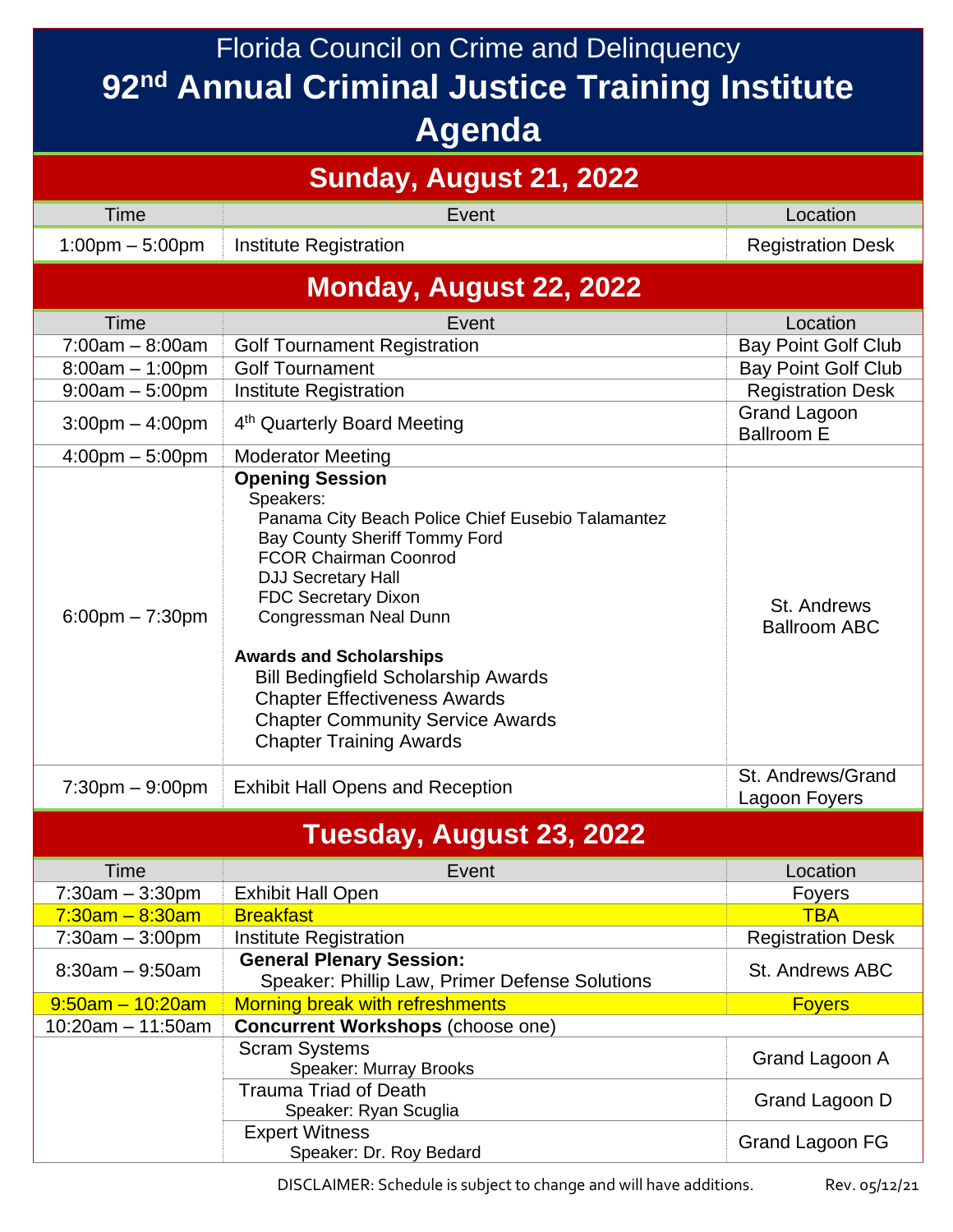|                                    | Cover Your Assets: Post - Critical Incident Follow up<br>Speaker: Caitlin McLaughlin                                    | Grand Lagoon H          |  |  |
|------------------------------------|-------------------------------------------------------------------------------------------------------------------------|-------------------------|--|--|
|                                    | <b>RESERVED DJJ - TBA</b>                                                                                               | St. Andrews E           |  |  |
|                                    |                                                                                                                         | St. Andrews F           |  |  |
|                                    | Tuesday, August 23, 2022                                                                                                |                         |  |  |
| Time                               | Event                                                                                                                   | Location                |  |  |
| $12:00$ pm – 1:15pm                | <b>Luncheon - Ticketed Event</b>                                                                                        | <b>St. Andrews ABC</b>  |  |  |
| $1:30$ pm $- 2:55$ pm              | <b>Concurrent Workshops (choose one)</b>                                                                                |                         |  |  |
|                                    | Retirement Planning for the Future<br>Speaker: Gail Page, Capital Retirement Services                                   | Grand Lagoon A          |  |  |
|                                    |                                                                                                                         | Grand Lagoon D          |  |  |
|                                    | <b>Transformational Leadership</b><br>Speaker: Dr. Laura Bedard                                                         | Grand Lagoon FG         |  |  |
|                                    | <b>Peer Support</b><br>Speaker: Mark Rehder                                                                             | Grand Lagoon H          |  |  |
|                                    | Less Ego More Training<br>Speaker: Phillip Law                                                                          | St. Andrews E           |  |  |
|                                    |                                                                                                                         | St. Andrews F           |  |  |
| $3:00$ pm – $3:20$ pm              | Afternoon break with refreshments                                                                                       | <b>Ballroom B</b>       |  |  |
| $3:25$ pm $-4:55$ pm               | <b>Concurrent Workshops (choose one)</b>                                                                                |                         |  |  |
|                                    | <b>Expert Witness</b><br>Speaker: Dr. Roy Bedard                                                                        | Grand Lagoon A          |  |  |
|                                    | Trauma Triad of Death<br>Speaker: Ryan Scuglia                                                                          | Grand Lagoon D          |  |  |
|                                    |                                                                                                                         | Grand Lagoon FG         |  |  |
|                                    | Cover Your Assets: Post - Critical Incident Follow up<br>Speaker: Caitlin McLaughlin                                    | Grand Lagoon H          |  |  |
|                                    | Less Ego More Training<br>Speaker: Phillip Law                                                                          | St. Andrews E           |  |  |
|                                    | <b>RESERVED DJJ - TBA</b>                                                                                               | St. Andrews F           |  |  |
| $6:30$ pm $-7:00$ pm               | <b>Cornhole Tournament Registration</b>                                                                                 | St. Andrews<br>Pavilion |  |  |
| $7:00 \text{pm} - 10:00 \text{pm}$ | <b>Cornhole Tournament</b>                                                                                              | St. Andrews<br>Pavilion |  |  |
| Wednesday, August 24, 2022         |                                                                                                                         |                         |  |  |
| <b>Time</b>                        | Event                                                                                                                   | Location                |  |  |
| 6:30am                             | Fun Run                                                                                                                 | Pool Side               |  |  |
| 7:30am - 10:30am                   | <b>Exhibit Hall Open</b>                                                                                                | Foyers                  |  |  |
| $7:30$ am - 8:30am                 | <b>Breakfast</b>                                                                                                        |                         |  |  |
| $8:30am - 9:50am$                  | <b>General Plenary Session</b><br>Speaker: Dr. Argatha Gilmore, Assistant Sheriff<br><b>Leon County Sheriffs Office</b> | <b>St. Andrews ABC</b>  |  |  |
| $9:55$ am - 10:15am                | <b>Morning break</b>                                                                                                    | <b>Foyer</b>            |  |  |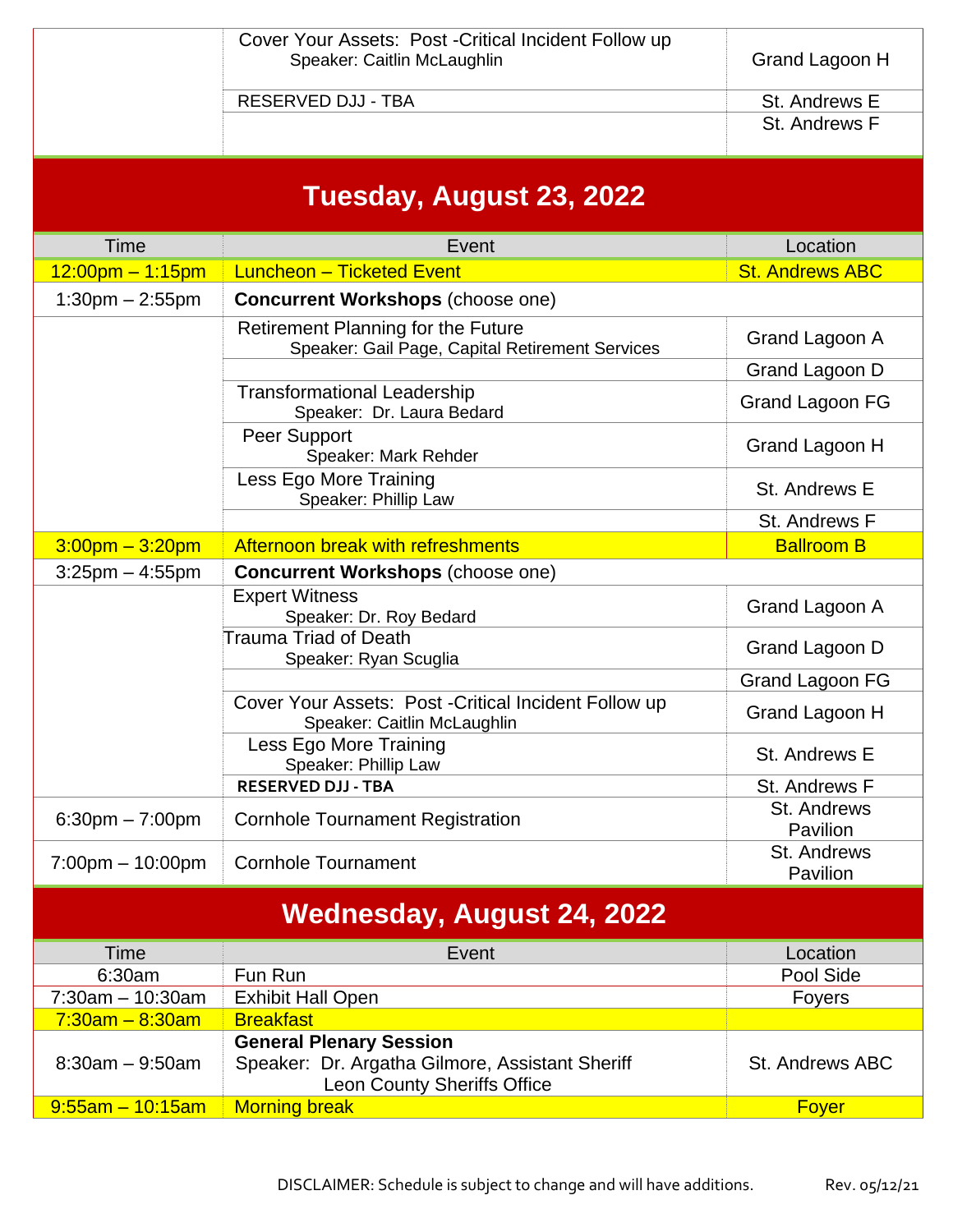|                           | <b>Wednesday, August 24, 2022</b>                                                                                       |                        |  |  |
|---------------------------|-------------------------------------------------------------------------------------------------------------------------|------------------------|--|--|
| Time                      | Event                                                                                                                   | Location               |  |  |
| 10:20am-11:50am           | <b>Concurrent Workshops (choose one)</b>                                                                                |                        |  |  |
|                           | Being the Leader YOUR People Need<br>Speaker: Cory Godwin                                                               | Grand Lagoon A         |  |  |
|                           | <b>Trauma Informed Awareness</b><br>Speaker: Dr. Stephanie Thorne                                                       | Grand Lagoon D         |  |  |
|                           | <b>Emotional Intelligence</b><br>Speaker: Chiquita Robinson                                                             | <b>Grand Lagoon FG</b> |  |  |
|                           | Lesson in Leadership<br>Speaker: John Debell                                                                            | Grand Lagoon H         |  |  |
|                           |                                                                                                                         | St. Andrews E          |  |  |
|                           |                                                                                                                         | St. Andrews F          |  |  |
| $11:50$ am – 1:30pm       | Lunch on your own                                                                                                       |                        |  |  |
| $1:30$ pm $-3:00$ pm      | <b>Concurrent Workshops (choose one)</b>                                                                                |                        |  |  |
|                           | Peer Support<br>Speaker: Mark Rehder                                                                                    | Grand Lagoon A         |  |  |
|                           | Reserved - TBA                                                                                                          | Grand Lagoon D         |  |  |
|                           | <b>Transformational Leadership</b><br>Speaker: Dr. Laura Bedard                                                         | Grand Lagoon FG        |  |  |
|                           | <b>Retirement Planning for the Future</b><br>Speaker: Gail Page, Capital Retirement Services                            | Grand Lagoon H         |  |  |
|                           | Speaker Heather Pheneger                                                                                                | St. Andrews E          |  |  |
|                           |                                                                                                                         | St. Andrews F          |  |  |
| $3:15$ pm $-4:55$ pm      | <b>Concurrent Workshops (choose one)</b>                                                                                |                        |  |  |
|                           | Being the Leader YOUR People Need<br>Speaker: Cory Godwin                                                               | Grand Lagoon A         |  |  |
|                           | <b>Trauma Informed Awareness</b><br>Speaker: Dr. Stephanie Thorne                                                       | Grand Lagoon D         |  |  |
|                           | <b>Emotional Intelligence</b><br>Speaker: Chiquita Robinson                                                             | Grand Lagoon FG        |  |  |
|                           | Lesson in Leadership<br>Speaker: John DeBell                                                                            | Grand Lagoon H         |  |  |
|                           | Maintaining a Professional Organization<br>Speaker: Shelley Liddle/Alice Sims                                           | St. Andrews E          |  |  |
|                           |                                                                                                                         | St. Andrews F          |  |  |
| $6:00$ pm – 6:30pm        | <b>Pre-Banquet Reception</b>                                                                                            | <b>Foyers</b>          |  |  |
| $6:30$ pm $-9:00$ pm      | <b>Distinguished Service Awards Banquet -</b><br><b>Ticketed Event</b>                                                  | <b>St. Andrews A-D</b> |  |  |
| $9:00$ pm $-11:00$ pm     | Post Banquet Dancing & Music                                                                                            | St. Andrews A-D        |  |  |
| Thursday, August 25, 2022 |                                                                                                                         |                        |  |  |
| Time                      | Event                                                                                                                   | Location               |  |  |
| $9:00am - 10:30am$        | <b>Closing Session</b><br><b>General Business Meeting</b><br><b>State Board Nominations</b><br><b>President's Award</b> | <b>St. Andrews ABC</b> |  |  |

DISCLAIMER: Schedule is subject to change and will have additions. Rev. 05/12/21